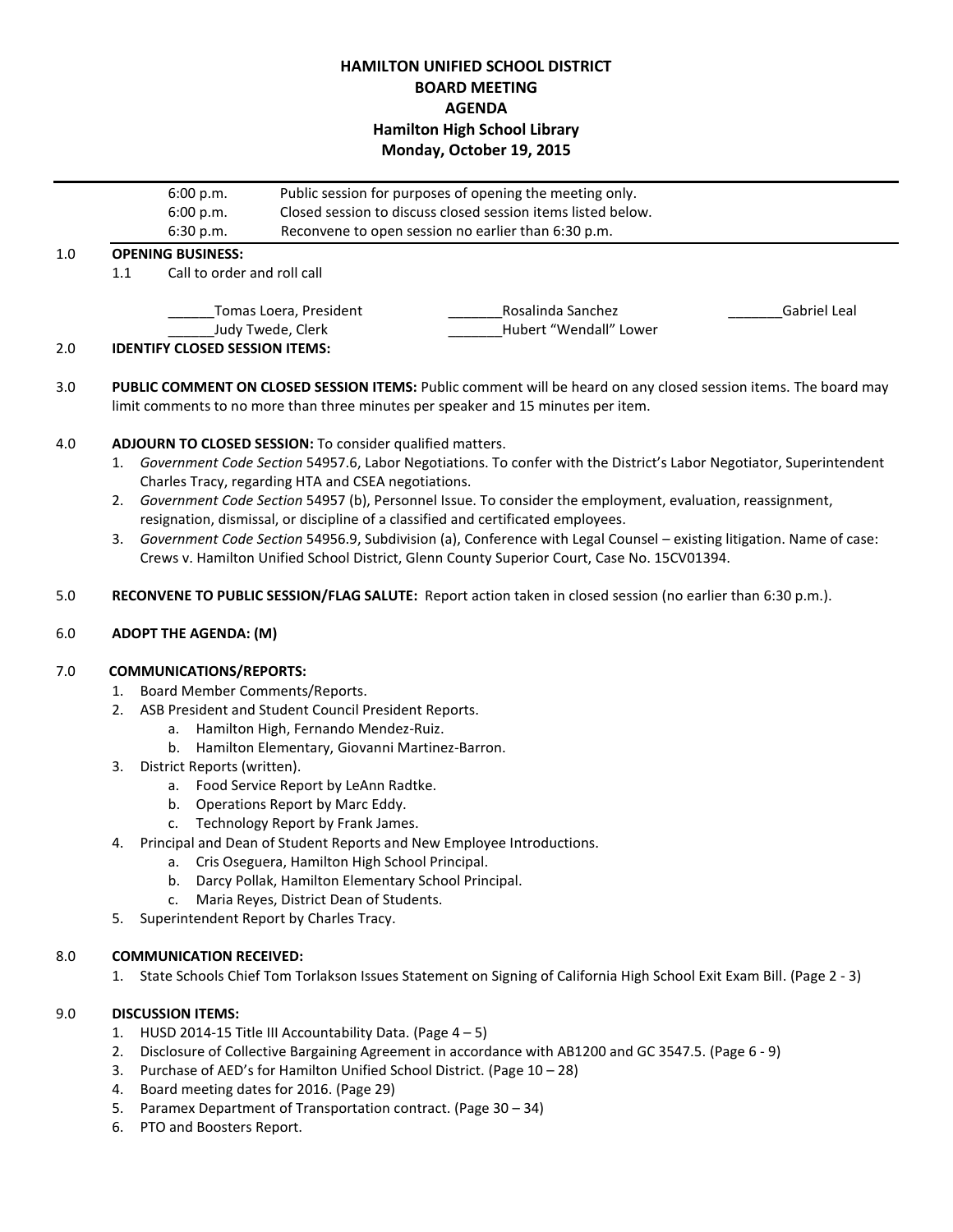- 7. Cross Country proposal for 2016-17 school year: (Page 35)
	- a. The Cross Country Team would be self-funded. Raising the funds for coaches stipend and transportation as needed when parent drivers were not available.
	- b. The Cross Country Team would fund raise to pay entry fees for invitational.
- 10.0 **PUBLIC COMMENT**: Public comment on any item of interest to the public that is within the Board's jurisdiction will be heard (agenda and non-agenda items). The Board may limit comments to no more than three minutes per speaker and 15 minutes per topic. Public comment will also be allowed on each specific action item prior to board action thereon.

## 11.0 **ACTION ITEMS:**

- 1. Approve Cross Country proposal for 2016-17 school year: (Page 35)
	- a. The Cross Country Team would be self-funded. Raising the funds for coaches stipend and transportation as needed when parent drivers were not available.
	- b. The Cross Country Team would fund raise to pay entry fees for invitational.
- 2. Approve Board meeting dates for 2016. (Page 29)
- 3. Approve Disclosure of Collective Bargaining Agreement in accordance with AB1200 and GC 3547.5 period beginning 7/1/2015 and ending 6/30/2017. (Page 6 - 9)
- 4. Approve Agricultural Career Technical Education Incentive Grant Report of Expenditures funding year 2014-15. (Page  $36 - 37$
- 5. Approve purchase of AED's for Hamilton Unified School District. (Page 10 28)
- 6. Approve Paramex Department of Transportation contract. (Page 30 34)
- 7. Approve Declaration of Need for Fully Qualified Educators. (Page 38 40)
- 8. Accept Booster report and approve activities for the 2015-16 school year.
- 9. Accept PTO report and approve activities for the 2015-16 school year.
- 12.0 **CONSENT AGENDA:** Items in the consent agenda are considered routine and are acted upon by the Board in one motion. There is no discussion of these items prior to the Board vote and unless a member of the Board, staff, or public request specific items be discussed and/or removed from the consent agenda. Each item on the consent agenda approved by the Board shall be deemed to have been considered in full and adopted as recommended.
	- 1. Approve Warrants and Expenditures. (Page 41 68)
	- 2. Approve Hamilton Unified School District 2015-16 DTS License Agreement. (Page 69 73)
	- 3. Approve Minutes for the Regular Board Meeting on September 21, 2015. (Page 74 78)
	- 4. Approve Hamilton Elementary School Site Council Meeting Minutes for Tuesday, September 8, 2015. (Page 81 84)
	- 5. Approve Hamilton Elementary School Site Council Meeting Agenda for Monday, October 5, 2015. (Page 79 80)
	- 6. Approve FFA Field Trips: (Page 85 87)
		- a. National Convention.
		- b. Washington Leadership Conference.
	- 7. Approve HHS Girls Varsity Basketball overnight in Rocklin, CA. (Page 88)
	- 8. Approve HHS fundraisers for 2015-16 school year. (Page 89)
	- 9. Approve HES fundraisers for 2015-16 school year. (Page 90)
	- 10. Approve Interdistrict Transfers (new or continuing students elementary students reapply annually).
		- a. Approve Out:
			- i. Hamilton High School  $-12^{th}$  Grade x 1
				- 1. Total Out: 1
		- b. Approve In:
			- i. Hamilton High School  $-11^{th}$  Grade x 1
				- 1. Total In: 1
	- 11. Approve Personnel Actions as Presented:

| a. | <b>New Hires</b> |                           |                                       |            |  |  |  |
|----|------------------|---------------------------|---------------------------------------|------------|--|--|--|
|    |                  | Tony Longueira            | <b>Boys Soccer Coach</b>              | <b>HHS</b> |  |  |  |
|    | ii.              | <b>Todd Deitz</b>         | Varsity Softball Coach (was JV Coach) | <b>HHS</b> |  |  |  |
|    | iii.             | Priscella Cortes          | <b>Classified Substitute</b>          | District   |  |  |  |
|    | iv.              | Kile Taylor               | Saturday School Teacher               | <b>HES</b> |  |  |  |
|    |                  | v. Suzanne Titchenal      | Saturday School Teacher               | <b>HES</b> |  |  |  |
|    |                  | vi. Sylvia Sanchez Robles | Saturday School Teacher               | <b>HES</b> |  |  |  |
|    | vii.             | Deana Medina              | <b>Classified Substitute</b>          | District   |  |  |  |
|    |                  |                           |                                       |            |  |  |  |

- b. Resignations/Retirement:
	- i. None